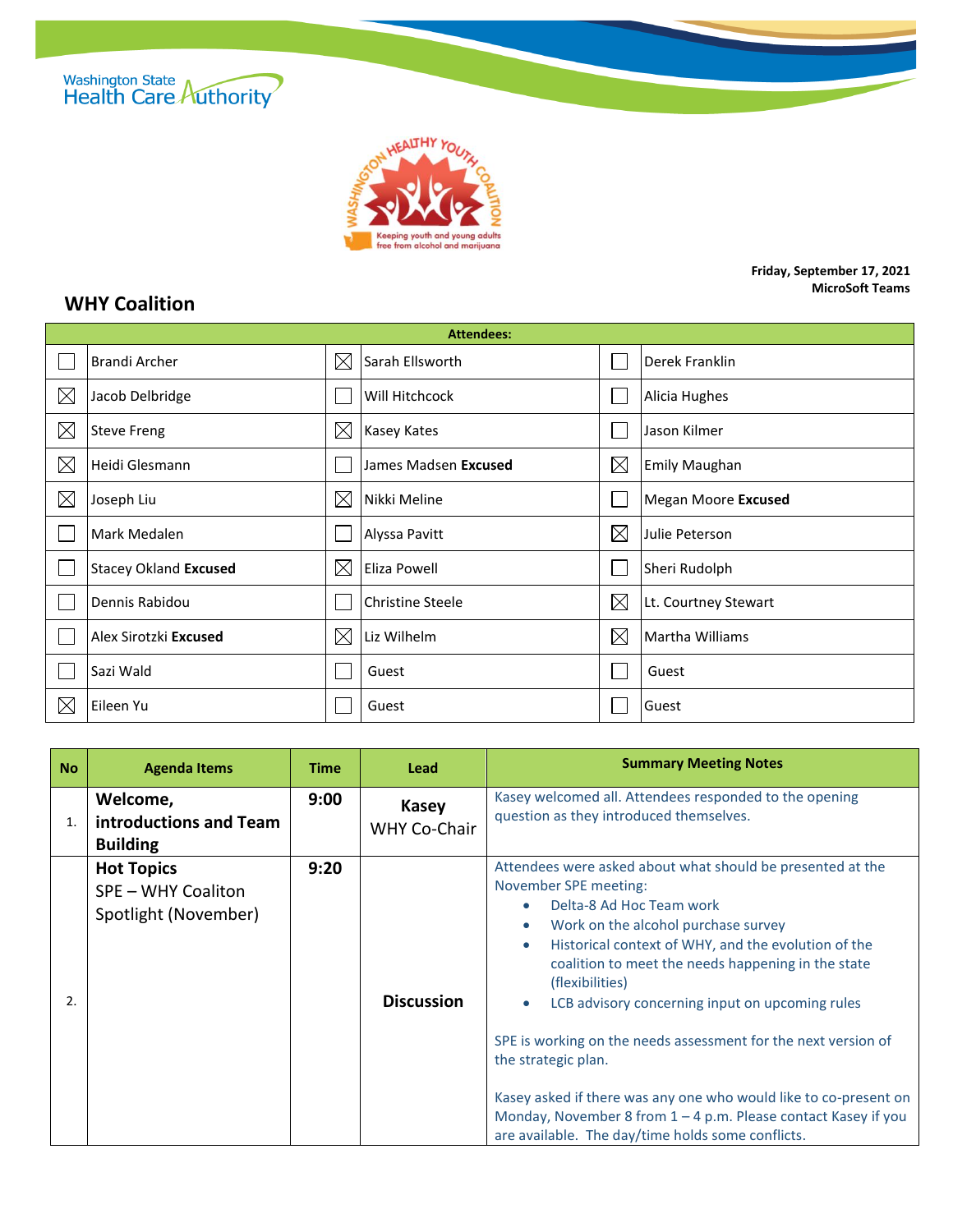| Alyssa /<br><b>WASAVP</b><br>3.<br>$\bullet$<br>Prevention Voices: This item was deferred to October.<br><b>Megan</b><br><b>Prevention Voices</b><br>$\bullet$<br>Communications Team: Alex and Martha co-chaired the meeting.<br>9:30<br><b>Team Update:</b><br>During the meeting we discussed the next step in the STN<br><b>Communications</b><br>Website review - the Home page and About Us sections. During<br><b>Team</b><br>the meeting the links were checked; all links were active and the<br>Delta-8<br>team planned steps for reviewing and editing content and clarity.<br>The team will review the content updates at the October<br>meeting. We had a quick review of the Start Talking Now |
|--------------------------------------------------------------------------------------------------------------------------------------------------------------------------------------------------------------------------------------------------------------------------------------------------------------------------------------------------------------------------------------------------------------------------------------------------------------------------------------------------------------------------------------------------------------------------------------------------------------------------------------------------------------------------------------------------------------|
|                                                                                                                                                                                                                                                                                                                                                                                                                                                                                                                                                                                                                                                                                                              |
|                                                                                                                                                                                                                                                                                                                                                                                                                                                                                                                                                                                                                                                                                                              |
|                                                                                                                                                                                                                                                                                                                                                                                                                                                                                                                                                                                                                                                                                                              |
|                                                                                                                                                                                                                                                                                                                                                                                                                                                                                                                                                                                                                                                                                                              |
|                                                                                                                                                                                                                                                                                                                                                                                                                                                                                                                                                                                                                                                                                                              |
|                                                                                                                                                                                                                                                                                                                                                                                                                                                                                                                                                                                                                                                                                                              |
|                                                                                                                                                                                                                                                                                                                                                                                                                                                                                                                                                                                                                                                                                                              |
|                                                                                                                                                                                                                                                                                                                                                                                                                                                                                                                                                                                                                                                                                                              |
|                                                                                                                                                                                                                                                                                                                                                                                                                                                                                                                                                                                                                                                                                                              |
| FaceBook posts and the team requests that the larger WHY                                                                                                                                                                                                                                                                                                                                                                                                                                                                                                                                                                                                                                                     |
| Coalition contact Stephanie Malham at social@hca.com if they                                                                                                                                                                                                                                                                                                                                                                                                                                                                                                                                                                                                                                                 |
| have any suggestions for posts. For the October meeting Joseph                                                                                                                                                                                                                                                                                                                                                                                                                                                                                                                                                                                                                                               |
| and Nikki (DOH) will be co-chairing the meeting.<br>4.<br><b>Martha</b>                                                                                                                                                                                                                                                                                                                                                                                                                                                                                                                                                                                                                                      |
|                                                                                                                                                                                                                                                                                                                                                                                                                                                                                                                                                                                                                                                                                                              |
| Delta-8 Ad Hoc: Sara's last official chairing of the Delta-8 Ad Hoc                                                                                                                                                                                                                                                                                                                                                                                                                                                                                                                                                                                                                                          |
| meeting was September 3. Jacob shared information about                                                                                                                                                                                                                                                                                                                                                                                                                                                                                                                                                                                                                                                      |
| movement on the packaging of cannabis edibles. During the                                                                                                                                                                                                                                                                                                                                                                                                                                                                                                                                                                                                                                                    |
| meeting, the team reviewed LCB's draft Agency Request                                                                                                                                                                                                                                                                                                                                                                                                                                                                                                                                                                                                                                                        |
| Legislation document. The intent is to address the products                                                                                                                                                                                                                                                                                                                                                                                                                                                                                                                                                                                                                                                  |
| being sold outside the regulatory authority. An update will be                                                                                                                                                                                                                                                                                                                                                                                                                                                                                                                                                                                                                                               |
| provided at the October meeting by Chris or Brian (LCB). Julie                                                                                                                                                                                                                                                                                                                                                                                                                                                                                                                                                                                                                                               |
| and Jacob will facilitate the October meeting. If you are                                                                                                                                                                                                                                                                                                                                                                                                                                                                                                                                                                                                                                                    |
| interested in being included on the team, please contact Martha.<br>Martha - Christine Dunn emailed this week; she presented last<br><b>Round Table Member</b><br>9:40                                                                                                                                                                                                                                                                                                                                                                                                                                                                                                                                       |
| year at WHY on the Driver's Education curriculum update. Any                                                                                                                                                                                                                                                                                                                                                                                                                                                                                                                                                                                                                                                 |
| updates<br>members interested in helping with the project? Please contact                                                                                                                                                                                                                                                                                                                                                                                                                                                                                                                                                                                                                                    |
| Martha. The 2021 Prevention Awards of Excellence recipients                                                                                                                                                                                                                                                                                                                                                                                                                                                                                                                                                                                                                                                  |
| have been contacted and information from the recipients is being                                                                                                                                                                                                                                                                                                                                                                                                                                                                                                                                                                                                                                             |
| gathered. The Awards Ceremony is scheduled for Wednesday,                                                                                                                                                                                                                                                                                                                                                                                                                                                                                                                                                                                                                                                    |
| November 3 at the beginning of the day's events.                                                                                                                                                                                                                                                                                                                                                                                                                                                                                                                                                                                                                                                             |
| Emily - A presentation of the COVID Student Survey will occur on                                                                                                                                                                                                                                                                                                                                                                                                                                                                                                                                                                                                                                             |
| 5.<br>Wednesday, 6-8 P. The presentation is focused on youth for the                                                                                                                                                                                                                                                                                                                                                                                                                                                                                                                                                                                                                                         |
| purpose of getting their input on the results.                                                                                                                                                                                                                                                                                                                                                                                                                                                                                                                                                                                                                                                               |
| Sara $E - ESD$ update: 51 new SAPs at sites; the positions are                                                                                                                                                                                                                                                                                                                                                                                                                                                                                                                                                                                                                                               |
| focused on promoting student's mental health by providing tier 3                                                                                                                                                                                                                                                                                                                                                                                                                                                                                                                                                                                                                                             |
| assistance. UW will do data collection and training.                                                                                                                                                                                                                                                                                                                                                                                                                                                                                                                                                                                                                                                         |
| Kasey - Prevention Summit is coming up in November. The days                                                                                                                                                                                                                                                                                                                                                                                                                                                                                                                                                                                                                                                 |
| will be a bit abrievated; it will be virtual. Spring Youth Forum is                                                                                                                                                                                                                                                                                                                                                                                                                                                                                                                                                                                                                                          |
| being planned both virtual and in-person.                                                                                                                                                                                                                                                                                                                                                                                                                                                                                                                                                                                                                                                                    |
| <b>Break</b><br>9:50<br>6.                                                                                                                                                                                                                                                                                                                                                                                                                                                                                                                                                                                                                                                                                   |
| Agency Update - Jason gave a bit of a history of CCSAPand<br>10:00<br><b>CCSAP Agency Update</b><br>Jason                                                                                                                                                                                                                                                                                                                                                                                                                                                                                                                                                                                                    |
| provided information on what CCSAP does. The CCSAP has<br><b>COVID Student Survey</b>                                                                                                                                                                                                                                                                                                                                                                                                                                                                                                                                                                                                                        |
| participated in looking at various strategies including eCHECKUP                                                                                                                                                                                                                                                                                                                                                                                                                                                                                                                                                                                                                                             |
| TO GO, webinars, and the CCSAP year-end conference. CCSAP                                                                                                                                                                                                                                                                                                                                                                                                                                                                                                                                                                                                                                                    |
| focuses on Alcohol, Brief interventions, and SBIRT, in addition to                                                                                                                                                                                                                                                                                                                                                                                                                                                                                                                                                                                                                                           |
| Cannabis prevention and the relationship to college adademic                                                                                                                                                                                                                                                                                                                                                                                                                                                                                                                                                                                                                                                 |
| outcomes. CCSAP also has a focus on mental health, sexual                                                                                                                                                                                                                                                                                                                                                                                                                                                                                                                                                                                                                                                    |
| assault and relationship violence, strategies for keeping virtual                                                                                                                                                                                                                                                                                                                                                                                                                                                                                                                                                                                                                                            |
| class options as a support. Jason ended with a quote concerning                                                                                                                                                                                                                                                                                                                                                                                                                                                                                                                                                                                                                                              |
| pausing or stopping prevention efforts in college during COVID<br>7.                                                                                                                                                                                                                                                                                                                                                                                                                                                                                                                                                                                                                                         |
| and the consequences. CCSAP supports being proactive rather                                                                                                                                                                                                                                                                                                                                                                                                                                                                                                                                                                                                                                                  |
| than being reactive.                                                                                                                                                                                                                                                                                                                                                                                                                                                                                                                                                                                                                                                                                         |
|                                                                                                                                                                                                                                                                                                                                                                                                                                                                                                                                                                                                                                                                                                              |
| Members discussed how schools are having to deal with current                                                                                                                                                                                                                                                                                                                                                                                                                                                                                                                                                                                                                                                |
| events and how they are using their mental health dollars related                                                                                                                                                                                                                                                                                                                                                                                                                                                                                                                                                                                                                                            |
| to the COVID funding. The question is how do we support                                                                                                                                                                                                                                                                                                                                                                                                                                                                                                                                                                                                                                                      |
|                                                                                                                                                                                                                                                                                                                                                                                                                                                                                                                                                                                                                                                                                                              |
| schools at all levels, taking the pressure off and keeping                                                                                                                                                                                                                                                                                                                                                                                                                                                                                                                                                                                                                                                   |
| prevention at the forefront. There is a capacity element for<br>schools, but for colleges, there are also federal requirements that                                                                                                                                                                                                                                                                                                                                                                                                                                                                                                                                                                          |